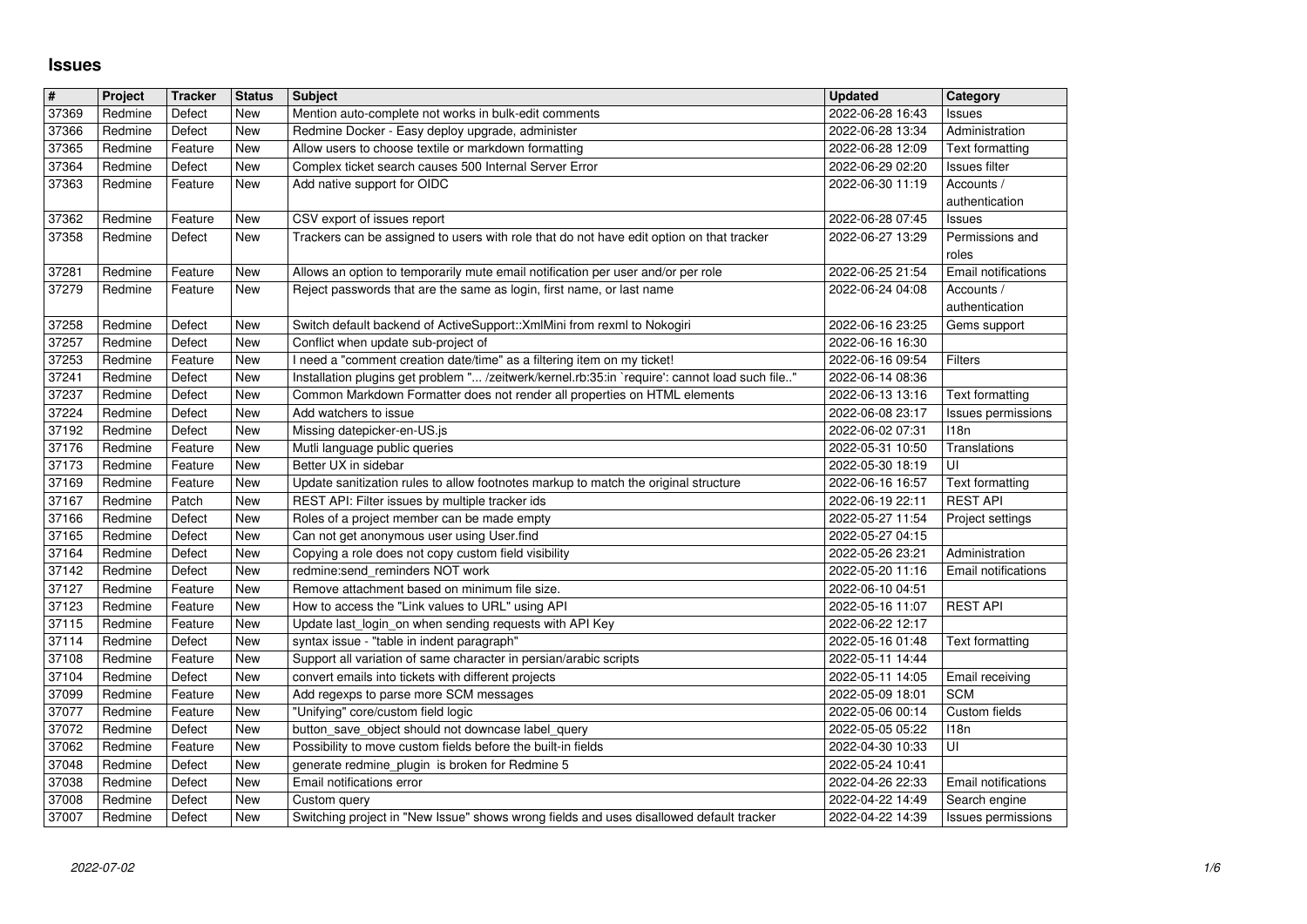| $\vert$ #      | Project            | <b>Tracker</b>     | <b>Status</b>            | Subject                                                                                                                                | <b>Updated</b>                       | Category                           |
|----------------|--------------------|--------------------|--------------------------|----------------------------------------------------------------------------------------------------------------------------------------|--------------------------------------|------------------------------------|
| 37005          | Redmine            | Feature            | New                      | Filter the issue whose status changed to open last week                                                                                | 2022-04-22 12:07                     | <b>Filters</b>                     |
| 37000          | Redmine            | Defect             | New                      | Repositories are not displaying properly at 125% in Safari 15.4                                                                        | 2022-04-21 12:15                     | UI                                 |
| 36969          | Redmine            | Defect             | New                      | EmailAddress regex matches invalid email addresses                                                                                     | 2022-05-05 09:08                     | Accounts /                         |
| 36967          | Redmine            | Defect             | <b>New</b>               | issue#create difference error patterns between project_id inside and outside with none member                                          | 2022-04-18 09:56                     | authentication<br>Issues           |
| 36933          | Redmine            | Feature            | New                      | condition<br>Halt Redmine boot entirely instead of showing a warning in admin/info when there are pending                              | 2022-04-11 09:11                     | Administration                     |
|                |                    |                    |                          | migrations                                                                                                                             |                                      |                                    |
| 36931          | Redmine            | Feature            | <b>New</b>               | Option to search active projects only                                                                                                  | 2022-04-11 04:05                     | Search engine                      |
| 36897          | Redmine            | Patch              | <b>New</b>               | Wrong formatting of date in Time Entries                                                                                               | 2022-06-14 11:33                     | Time tracking                      |
| 36875          | Redmine            | Feature            | <b>New</b>               | Run garbage collection by clicking on the admin site                                                                                   | 2022-04-03 07:44                     | Administration                     |
| 36864          | Redmine            | Defect             | New                      | Email can't be dragged into Redmine 4.2.3                                                                                              | 2022-03-31 06:00                     | Issues                             |
| 36854<br>36852 | Redmine<br>Redmine | Feature<br>Feature | New<br><b>New</b>        | Include workflow creation in REST API<br>Load and use bash/system ENV variables in config YML files                                    | 2022-03-29 10:14<br>2022-04-12 18:16 | <b>REST API</b>                    |
| 36848<br>36844 | Redmine<br>Redmine | Feature<br>Patch   | New<br>New               | API allow display "watchers" when listing several issues<br>Cleanup orphaned query and role ids from habtm join table queries_roles    | 2022-03-28 10:53<br>2022-03-27 23:20 | <b>REST API</b>                    |
| 36840          | Redmine            | Feature            | New                      | Migrate Wiki needs an update.                                                                                                          | 2022-03-25 21:01                     | Wiki                               |
| 36827          | Redmine            | Patch              | <b>New</b>               | User Department Required in CSV export                                                                                                 | 2022-03-23 07:04                     | Issues                             |
| 36814          | Redmine            | Defect             | <b>New</b>               | Can't login in after upgrading to rev. 21486                                                                                           | 2022-03-24 04:32                     |                                    |
| 36807          | Redmine<br>Redmine | Patch<br>Patch     | <b>New</b>               | Remove CommonMark experimental flag and mark as deprecated the RedCarpet Markdown<br>Remove rss_* deprecated methods                   | 2022-06-25 19:52                     | Text formatting                    |
| 36806<br>36801 | Redmine            | Defect             | New<br><b>New</b>        | Rails Autoload Paths contain plugin libs twice                                                                                         | 2022-03-19 11:36<br>2022-03-18 22:25 | Plugin API                         |
| 36794          | Redmine            | Defect             | <b>New</b>               | Issue copying ignores workflow rules                                                                                                   | 2022-03-17 16:46                     |                                    |
| 36785          | Redmine            | Feature            | New                      | Extension rest api                                                                                                                     | 2022-03-17 13:10                     | <b>REST API</b>                    |
| 36742          | Redmine            | Patch              | New                      | Scroll to top button                                                                                                                   | 2022-03-10 19:37                     |                                    |
| 36739          | Redmine            | Feature            | New                      | Copy issue without notification on old issue                                                                                           | 2022-03-09 02:23                     | Issues                             |
| 36735          | Redmine            | Defect             | New                      | Realitons error                                                                                                                        | 2022-03-07 12:00                     | Issues                             |
| 36719          | Redmine            | Defect             | <b>New</b>               | Projects page doesn't show project summary correctly if it contains a table                                                            | 2022-02-28 17:55                     | Projects                           |
| 36711          | Redmine            | Feature            | <b>New</b>               | Various features for MailHandler                                                                                                       | 2022-02-26 23:12                     | Email receiving                    |
| 36702          | Redmine            | Feature            | New                      | Inline autocomplete for versions                                                                                                       | 2022-02-25 09:06                     |                                    |
| 36700<br>36695 | Redmine<br>Redmine | Defect<br>Feature  | <b>New</b><br><b>New</b> | redmine:email:receive_imap truncate body email<br>Add check in Redmine information page if default queue adapter is used in production | 2022-02-24 15:59<br>2022-03-29 07:03 | Email receiving<br>Administration  |
| 36679          | Redmine            | Feature            | New                      | Export a version as changelog text                                                                                                     | 2022-02-22 00:28                     | Roadmap                            |
| 36659          | Redmine            | Feature            | New                      | Add "auth_source_id" to GET request for Endpoint /users.:format                                                                        | 2022-02-18 10:22                     | <b>REST API</b>                    |
| 36634          | Redmine            | Defect             | New                      | Usability: change "are you sure" texts.                                                                                                | 2022-02-14 12:36                     | UI                                 |
| 36594          | Redmine            | Feature            | New                      | Relax rouge version dependency in Gemfile                                                                                              | 2022-02-09 19:31                     | Text formatting                    |
| 36583          | Redmine            | Defect             | <b>New</b>               | Navigate directly to My Page from SSO authentication avoiding redmine login                                                            | 2022-02-07 12:19                     | OpenID                             |
| 36581          | Redmine            | Defect             | New                      | Clicking the "New repository" button causes a 404 error                                                                                | 2022-03-13 08:54                     | <b>SCM</b>                         |
| 36574          | Redmine            | Defect             | New                      | context-menu on task                                                                                                                   | 2022-02-24 13:53                     | $\overline{U}$                     |
| 36573          | Redmine            | Feature            | New                      | Extend config.ru to support sub-uri ootb and cleanup all wiki pages                                                                    | 2022-02-10 06:40                     | Administration                     |
| 36544<br>36542 | Redmine            | Feature            | New<br>New               | API json/xml responses based on Accept header<br>projects.xml API doens't include closed projects since redmine v4.1                   | 2022-01-30 14:33<br>2022-02-10 10:14 | <b>REST API</b><br><b>REST API</b> |
| 36537          | Redmine<br>Redmine | Defect<br>Feature  | New                      | Diferentiate between "comment" and "edit", Issues.                                                                                     | 2022-01-27 14:00                     | <b>Issues</b>                      |
|                |                    |                    |                          |                                                                                                                                        |                                      |                                    |
|                |                    |                    |                          |                                                                                                                                        |                                      |                                    |
|                |                    |                    |                          |                                                                                                                                        |                                      |                                    |
|                |                    |                    |                          |                                                                                                                                        |                                      |                                    |
|                |                    |                    |                          |                                                                                                                                        |                                      |                                    |
|                |                    |                    |                          |                                                                                                                                        |                                      |                                    |
|                |                    |                    |                          |                                                                                                                                        |                                      |                                    |
|                |                    |                    |                          |                                                                                                                                        |                                      |                                    |
|                |                    |                    |                          |                                                                                                                                        |                                      |                                    |
|                |                    |                    |                          |                                                                                                                                        |                                      |                                    |
|                |                    |                    |                          |                                                                                                                                        |                                      |                                    |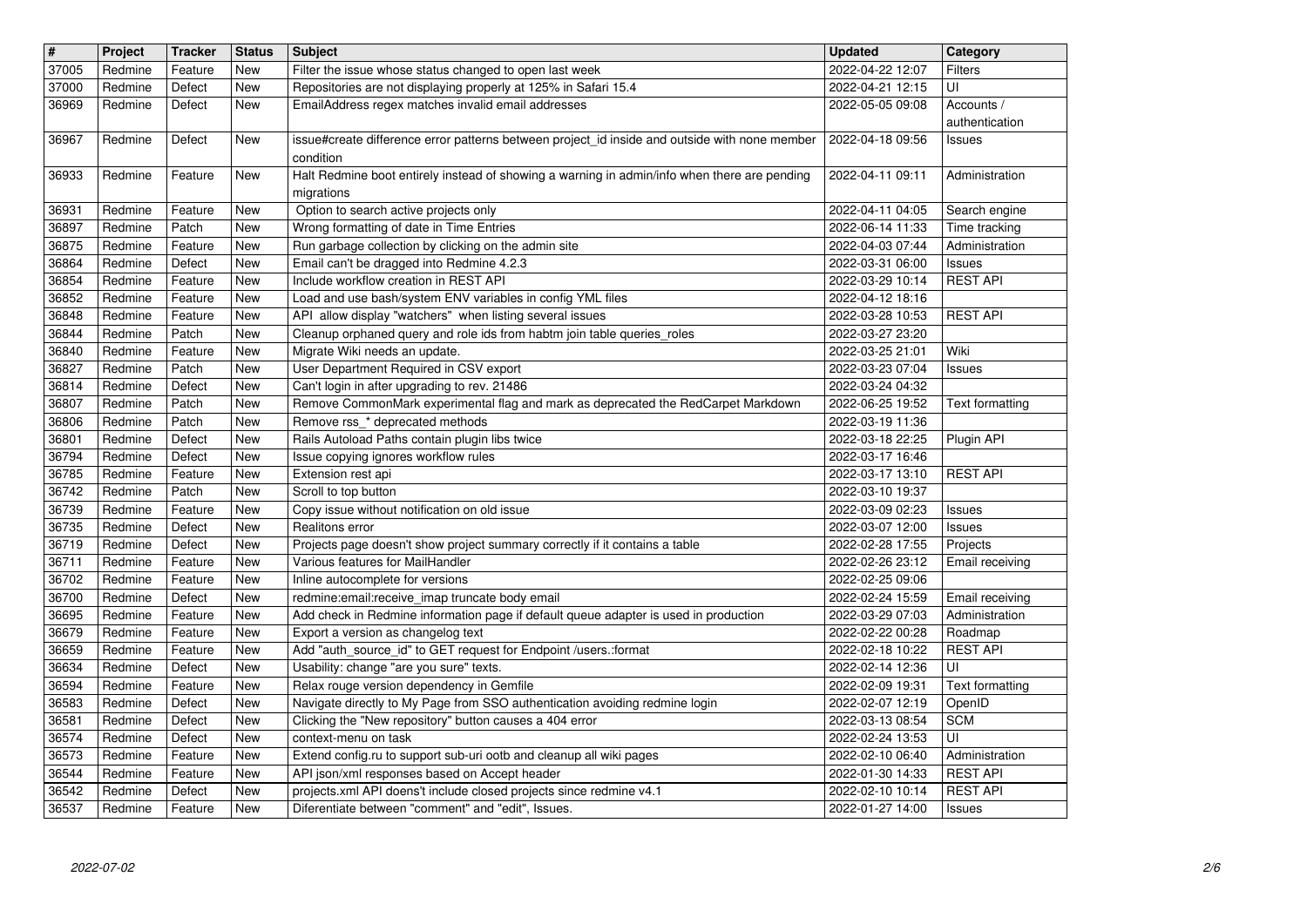| $\overline{\mathbf{H}}$<br>36521 | Project<br>Redmine | <b>Tracker</b><br>Feature | <b>Status</b><br>New     | <b>Subject</b><br>Add language filter to redmine.org page                                                                                                     | <b>Updated</b><br>2022-01-25 21:30   | Category<br>Website                           |
|----------------------------------|--------------------|---------------------------|--------------------------|---------------------------------------------------------------------------------------------------------------------------------------------------------------|--------------------------------------|-----------------------------------------------|
| 36515                            | Redmine            | Defect                    | New                      | Images with absolute Path / URL not exported to PDF                                                                                                           | 2022-03-02 23:53                     | (redmine.org)<br>PDF export                   |
| 36450                            | Redmine            | Feature                   | New                      | Show/hide private comments                                                                                                                                    | 2022-01-19 10:43                     | Issues                                        |
| 36448<br>36444                   | Redmine<br>Redmine | Feature<br>Defect         | New<br>New               | Option to group subtasks within task in issue list<br>Validation error message when no trackers are assigned to a project is confusing                        | 2022-01-19 01:18<br>2022-01-18 08:11 | <b>Issues list</b><br>Email receiving         |
| 36438<br>36413                   | Redmine<br>Redmine | Patch<br>Feature          | New<br>New               | Support nulls first/last option for sorting order of custom queries<br>How could I assign automatically project value to the linked demands?                  | 2022-01-17 13:41<br>2022-01-11 18:10 | Project settings                              |
| 36412<br>36395                   | Redmine<br>Redmine | Feature<br>Defect         | New<br>New               | Possibility to mark "Note" field as "Required" in "Workflow->Fields permissions" tab<br>Mailer.with_synched_deliveries is not thread-safe                     | 2022-01-10 23:53<br>2022-01-06 17:12 | <b>Issues workflow</b><br>Email notifications |
| 36376                            | Redmine            | Feature                   | New                      | accidentally delete a member in the project member settings                                                                                                   | 2022-01-18 10:49                     |                                               |
| 36374<br>36370                   | Redmine<br>Redmine | Feature<br>Feature        | New<br>New               | Add sign in page caps lock indicator<br>Add Copy and Archive to the project context menu                                                                      | 2021-12-31 06:53<br>2022-01-07 09:01 | Security<br>Projects                          |
| 36368<br>36365                   | Redmine<br>Redmine | Defect<br>Defect          | New<br>New               | show in assignable user when he/she is not member of that project<br>centos8 00 redmine0000000000 webhook,000000000000000                                     | 2021-12-30 13:11<br>2021-12-29 10:00 | Issues<br>Hook requests                       |
| 36364                            | Redmine            | Feature                   | New                      | Add possibility to add custom field of type key/value list to timelog reports                                                                                 | 2021-12-28 18:28                     | Time tracking                                 |
| 36349<br>36335                   | Redmine<br>Redmine | Defect<br>Defect          | New<br>New               | Problem with adding peopel to existing tasks<br>Error when editing workflow with large number of statuses                                                     | 2022-01-25 11:52<br>2021-12-19 15:50 | Issues permissions<br><b>Issues workflow</b>  |
| 36328<br>36320                   | Redmine<br>Redmine | Feature<br>Feature        | New<br>New               | Issue Tab - View Issue and all its descendants<br>Migrate to Rails 7                                                                                          | 2021-12-20 18:55<br>2022-05-04 10:26 | Issues<br>Rails support                       |
| 36295                            | Redmine<br>Redmine | Feature                   | New                      | Tracker based field ordering.                                                                                                                                 | 2021-12-09 21:09                     | Custom fields                                 |
| 36291<br>36278                   | Redmine            | Defect<br>Defect          | New<br><b>New</b>        | Issue done ratio is not updated after closing duplicate issue<br>Required field does not marked as required when user has multiple roles with different rules | 2021-12-22 13:35<br>2021-12-13 10:46 | Issues<br><b>Issues workflow</b>              |
| 36273<br>36265                   | Redmine<br>Redmine | Defect<br>Patch           | <b>New</b><br><b>New</b> | Modifying the source code of the plugin does not reload it in trunk 21295<br>More flexible options for issue notifications                                    | 2021-12-02 15:21<br>2021-12-01 10:27 |                                               |
| 36260<br>36258                   | Redmine<br>Redmine | Defect<br>Patch           | New<br>New               | Gantt error<br>Support revision without any message                                                                                                           | 2021-11-30 11:55                     | <b>SCM</b>                                    |
| 36256                            | Redmine            | Feature                   | New                      | Redmine Calendar is not listing issues                                                                                                                        | 2021-12-30 10:22<br>2021-11-29 09:00 | Calendar                                      |
| 36252<br>36229                   | Redmine<br>Redmine | Feature<br>Defect         | New<br>New               | Make the wiki multi-lingual<br>API - Question/Problem                                                                                                         | 2021-11-26 11:18<br>2021-11-23 23:44 | Documentation                                 |
| 36223<br>36204                   | Redmine<br>Redmine | Defect<br>Feature         | New                      | Import from csv problems<br>Add links from roadmap and a specific version to files associated with a version                                                  | 2021-11-22 16:55                     | Importers                                     |
| 36197                            | Redmine            | Feature                   | New<br>New               | Make the default behavior of copying attachments configurable when copying an issue                                                                           | 2021-11-17 16:51<br>2022-02-07 10:55 | Roadmap<br>Issues                             |
| 36183<br>36182                   | Redmine<br>Redmine | Feature<br>Patch          | New<br>New               | Dynamic decimal separator, according to country setting<br>Show notifications for all Redmine users                                                           | 2021-11-11 11:37<br>2022-06-30 06:27 | Administration                                |
| 36181<br>36177                   | Redmine<br>Redmine | Defect<br>Defect          | New<br>New               | Time tracking enumeration Activities are duplicated and counted separately in reports<br>Remove spaces at the end of custom-fields names                      | 2021-11-10 22:24<br>2021-11-09 14:11 | Time tracking<br>Custom fields                |
| 36176                            | Redmine            | Feature                   | New                      | Create automatic subtasks                                                                                                                                     | 2021-11-09 12:35                     |                                               |
| 36162<br>36150                   | Redmine<br>Redmine | Feature<br>Defect         | New<br><b>New</b>        | Add notification reason to the email instead of the default static email footer<br>imap mail fetch validation failed: due date is blank                       | 2022-04-26 15:20<br>2021-11-06 19:36 | <b>Email</b> notifications<br>Email receiving |
| 36138<br>36136                   | Redmine<br>Redmine | Feature<br>Feature        | New<br>New               | 00000000<br>redmine_cost_admin plugin                                                                                                                         | 2021-11-17 07:28<br>2021-11-24 00:37 | Issues<br>Time tracking                       |
|                                  |                    |                           |                          |                                                                                                                                                               |                                      |                                               |
|                                  |                    |                           |                          |                                                                                                                                                               |                                      |                                               |
|                                  |                    |                           |                          |                                                                                                                                                               |                                      |                                               |
|                                  |                    |                           |                          |                                                                                                                                                               |                                      |                                               |
|                                  |                    |                           |                          |                                                                                                                                                               |                                      |                                               |
|                                  |                    |                           |                          |                                                                                                                                                               |                                      |                                               |
|                                  |                    |                           |                          |                                                                                                                                                               |                                      |                                               |
|                                  |                    |                           |                          |                                                                                                                                                               |                                      |                                               |
|                                  |                    |                           |                          |                                                                                                                                                               |                                      |                                               |
|                                  |                    |                           |                          |                                                                                                                                                               |                                      |                                               |
|                                  |                    |                           |                          |                                                                                                                                                               |                                      |                                               |
|                                  |                    |                           |                          |                                                                                                                                                               |                                      |                                               |
|                                  |                    |                           |                          |                                                                                                                                                               |                                      |                                               |
|                                  |                    |                           |                          |                                                                                                                                                               |                                      |                                               |
|                                  |                    |                           |                          |                                                                                                                                                               |                                      |                                               |
|                                  |                    |                           |                          |                                                                                                                                                               |                                      |                                               |
|                                  |                    |                           |                          |                                                                                                                                                               |                                      |                                               |
|                                  |                    |                           |                          |                                                                                                                                                               |                                      |                                               |
|                                  |                    |                           |                          |                                                                                                                                                               |                                      |                                               |
|                                  |                    |                           |                          |                                                                                                                                                               |                                      |                                               |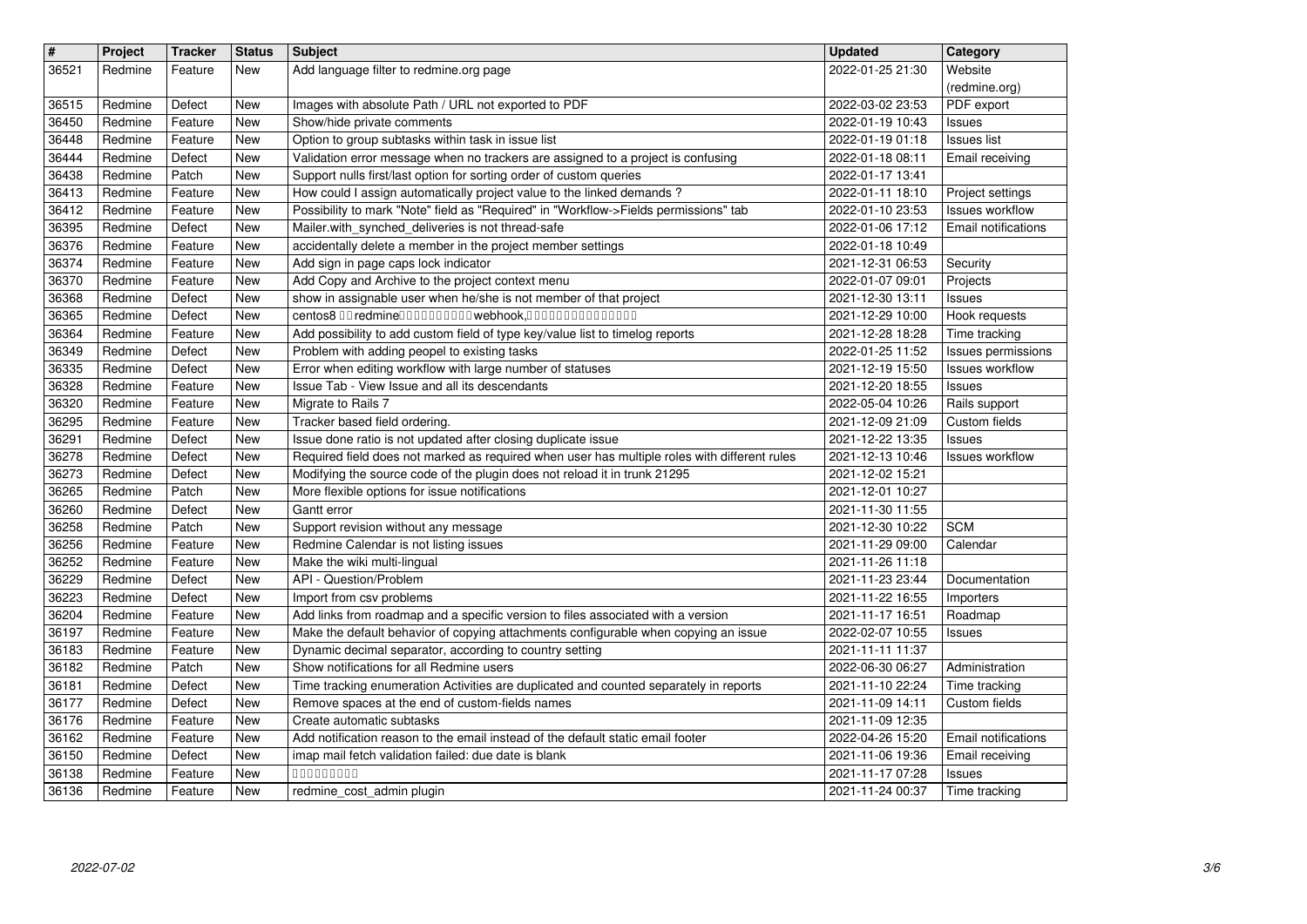| Patch<br>New<br>Issues<br>subtasking<br>Fulltext search in timelog comments<br>36059<br>Redmine<br>Defect<br><b>New</b><br>2022-03-13 06:44<br>Search engine<br>Update password hash function<br>2021-10-27 11:09<br>36056<br>Redmine<br>Feature<br>New<br>Filtering issues by multiple projects in REST API returns a 404<br><b>REST API</b><br>36042<br>Defect<br>2021-10-25 22:48<br>Redmine<br>New<br>36032<br>Auto-complete in Project list form<br>2021-10-22 14:15<br>Redmine<br>Feature<br><b>Filters</b><br>New<br>REST API show wiki page in html format contains wrong links to another wiki project<br><b>REST API</b><br>36031<br>Redmine<br>2021-10-22 11:08<br>Defect<br>New<br>36025<br>Drag and drop upload files to issue via issue list screen<br>2021-10-21 09:01<br>Files<br>Redmine<br>Feature<br>New<br>Export project news to pdf (images in description are not showing in exported pdf file)<br>36023<br>2021-10-21 07:49<br><b>News</b><br>Redmine<br>Defect<br>New<br><b>SCM</b><br>file sestem reposatory dont list the arabic files<br>36004<br>2021-10-20 12:46<br>Redmine<br>Defect<br>New<br>UI<br>36002<br>Add search capabilities in a list custom-field to improve the user expirience<br>Redmine<br>Feature<br>2021-10-18 10:29<br>New<br>35990<br>Sitewide news plugin<br>Redmine<br>Feature<br>2021-10-15 03:37<br><b>News</b><br>New<br>35988<br>Spread sheet import plugin<br>Redmine<br>2021-11-10 06:54<br>Feature<br>New<br>Importers<br>35965<br>REST group api does not work when user is already member of group<br><b>REST API</b><br>Redmine<br>Defect<br>2021-10-08 11:33<br>New<br>35963<br>Redmine: Associated revisions not updating automatically<br>2021-10-07 17:12<br>Redmine<br>Defect<br>New<br>Issues<br>35946<br>Mark project categories as "inactive"<br>Redmine<br>2021-10-01 11:29<br>Project settings<br>Patch<br>New<br>35938<br>custom relationship and tracker filter<br>Redmine<br>2021-09-30 14:30<br>Feature<br>New<br>Issues<br>35920<br>Display caption of "Group by column" on the grouped issues list<br>2022-04-12 08:03<br>Redmine<br>Feature<br>New<br>35919<br>Patch<br>Illumination of overdue closed issues<br>2021-09-24 21:26<br>Redmine<br>New<br>Issues planning<br>35917<br>Bringing redmine projects back from a restored hard drive<br>Files<br>Redmine<br>Defect<br><b>New</b><br>2021-09-24 14:31<br>35916<br>Time-Entries CSV export is broken<br>Redmine<br>Defect<br>2021-10-18 09:40<br>Time tracking<br>New<br>35906<br>2021-09-22 19:04<br>Redmine<br>Project Activity Log<br>Feature<br>New<br>Projects<br>35890<br>Equalize content order for diff views<br>UI<br>Redmine<br>Feature<br>2021-09-18 13:54<br>New<br>35889<br>Textile and Markdown attachment rendering should support third-party formatters<br>2021-09-22 01:27<br>Redmine<br>Feature<br>New<br>Attachments<br>35885<br>the change of routing raw files from repositories not included in the upgrade proces/manual<br>Redmine<br>2021-09-24 17:32<br>Defect<br>New<br>Attendee listbox ordering problem solution<br>35872<br>Redmine<br>Defect<br>New<br>2021-09-14 22:29<br>Issues<br>Add hook to import issue fields mapping view<br>35861<br>2021-09-09 11:46<br>Hook requests<br>Redmine<br>Feature<br>New<br>Unable to see Custom Fields after migration<br>35860<br>2021-09-15 15:51<br>Custom fields<br>Redmine<br>Defect<br>New<br>35859<br>Redmine<br>Azure AD Login<br>2021-09-08 16:44<br>Accounts /<br>Feature<br>New<br>authentication<br><b>REST API</b><br>35839<br>API: Unable to distinguish between user and group, for the assigned_to field<br>2021-09-06 19:16<br>Redmine<br>Feature<br><b>New</b><br>35826<br><b>SCM</b><br>Defect<br>a long time subversion diff blocked all other requests<br>2021-08-30 09:11<br>Redmine<br>New<br>35816<br>Patch to add Postgis adapter support<br>Redmine<br>Patch<br>2021-09-01 22:41<br>Database<br>New<br>35799<br>Add a link to (with count of) targeted but not-estimated issues to versions show view<br>Redmine<br>Feature<br>2021-08-22 13:42<br>Issues planning<br>New<br>35798<br>Add Total estimated/spent time issue query filters<br>Redmine<br>Feature<br>2021-08-22 09:11<br>Issues filter<br>New<br>35797<br>Don't show issues without spent time on the issues list with 0.00/0:00 spent time values<br>2021-09-05 22:53<br>Redmine<br>Feature<br>New<br><b>Issues list</b><br>35796<br>Feature<br>Allow subject and priority issue attributes (i.e. tracker fields) to be disablable<br>2021-08-22 07:22<br>Redmine<br>New<br>Issues<br>35794<br>ProjectQuery doesn't obey multiple sort orders<br>2021-08-22 04:06<br>Redmine<br>Defect<br>New<br>Projects<br>35774<br>Feature<br>Redmine<br>New<br>Deprecate and Remove Version#effective_date compatibility layer in favor of Version#due_date 2021-08-17 12:17<br>Code<br>cleanup/refactoring<br>Patch<br>New<br>UI<br>35772<br>Redmine<br>Change the background color of tables written in Wiki notation<br>2021-08-18 07:32<br>Document 'Repositories Management API' and 'Revisions Add/Delete Related Issues API'<br>35771<br>Documentation<br>Feature<br>New<br>2021-08-17 05:17<br>Redmine<br>Add a Revision (Changeset) API end-point with support for inclusion of associated issues<br><b>REST API</b><br>35769<br>Redmine<br>Patch<br>2021-08-17 12:20<br>New<br>2022-07-02 | $\vert$ # | Project | <b>Tracker</b> | <b>Status</b> | <b>Subject</b>                                                                                     | <b>Updated</b>   | Category |
|-------------------------------------------------------------------------------------------------------------------------------------------------------------------------------------------------------------------------------------------------------------------------------------------------------------------------------------------------------------------------------------------------------------------------------------------------------------------------------------------------------------------------------------------------------------------------------------------------------------------------------------------------------------------------------------------------------------------------------------------------------------------------------------------------------------------------------------------------------------------------------------------------------------------------------------------------------------------------------------------------------------------------------------------------------------------------------------------------------------------------------------------------------------------------------------------------------------------------------------------------------------------------------------------------------------------------------------------------------------------------------------------------------------------------------------------------------------------------------------------------------------------------------------------------------------------------------------------------------------------------------------------------------------------------------------------------------------------------------------------------------------------------------------------------------------------------------------------------------------------------------------------------------------------------------------------------------------------------------------------------------------------------------------------------------------------------------------------------------------------------------------------------------------------------------------------------------------------------------------------------------------------------------------------------------------------------------------------------------------------------------------------------------------------------------------------------------------------------------------------------------------------------------------------------------------------------------------------------------------------------------------------------------------------------------------------------------------------------------------------------------------------------------------------------------------------------------------------------------------------------------------------------------------------------------------------------------------------------------------------------------------------------------------------------------------------------------------------------------------------------------------------------------------------------------------------------------------------------------------------------------------------------------------------------------------------------------------------------------------------------------------------------------------------------------------------------------------------------------------------------------------------------------------------------------------------------------------------------------------------------------------------------------------------------------------------------------------------------------------------------------------------------------------------------------------------------------------------------------------------------------------------------------------------------------------------------------------------------------------------------------------------------------------------------------------------------------------------------------------------------------------------------------------------------------------------------------------------------------------------------------------------------------------------------------------------------------------------------------------------------------------------------------------------------------------------------------------------------------------------------------------------------------------------------------------------------------------------------------------------------------------------------------------------------------------------------------------------------------------------------------------------------------------------------------------------------------------------------------------------------------------------------------------------------------------------------------------------------------------------------------------------------------------------------------------------------------------------------------------------------------------------------------------------------------------------------------------------------------------------------------------------------------------------------------------------------------------------------------------------------------------------|-----------|---------|----------------|---------------|----------------------------------------------------------------------------------------------------|------------------|----------|
|                                                                                                                                                                                                                                                                                                                                                                                                                                                                                                                                                                                                                                                                                                                                                                                                                                                                                                                                                                                                                                                                                                                                                                                                                                                                                                                                                                                                                                                                                                                                                                                                                                                                                                                                                                                                                                                                                                                                                                                                                                                                                                                                                                                                                                                                                                                                                                                                                                                                                                                                                                                                                                                                                                                                                                                                                                                                                                                                                                                                                                                                                                                                                                                                                                                                                                                                                                                                                                                                                                                                                                                                                                                                                                                                                                                                                                                                                                                                                                                                                                                                                                                                                                                                                                                                                                                                                                                                                                                                                                                                                                                                                                                                                                                                                                                                                                                                                                                                                                                                                                                                                                                                                                                                                                                                                                                                                                                           | 36135     | Redmine |                |               | Setting partially independent start-date, end-date, priority and done ratio in parent tickets when | 2021-11-03 17:06 |          |
|                                                                                                                                                                                                                                                                                                                                                                                                                                                                                                                                                                                                                                                                                                                                                                                                                                                                                                                                                                                                                                                                                                                                                                                                                                                                                                                                                                                                                                                                                                                                                                                                                                                                                                                                                                                                                                                                                                                                                                                                                                                                                                                                                                                                                                                                                                                                                                                                                                                                                                                                                                                                                                                                                                                                                                                                                                                                                                                                                                                                                                                                                                                                                                                                                                                                                                                                                                                                                                                                                                                                                                                                                                                                                                                                                                                                                                                                                                                                                                                                                                                                                                                                                                                                                                                                                                                                                                                                                                                                                                                                                                                                                                                                                                                                                                                                                                                                                                                                                                                                                                                                                                                                                                                                                                                                                                                                                                                           |           |         |                |               |                                                                                                    |                  |          |
|                                                                                                                                                                                                                                                                                                                                                                                                                                                                                                                                                                                                                                                                                                                                                                                                                                                                                                                                                                                                                                                                                                                                                                                                                                                                                                                                                                                                                                                                                                                                                                                                                                                                                                                                                                                                                                                                                                                                                                                                                                                                                                                                                                                                                                                                                                                                                                                                                                                                                                                                                                                                                                                                                                                                                                                                                                                                                                                                                                                                                                                                                                                                                                                                                                                                                                                                                                                                                                                                                                                                                                                                                                                                                                                                                                                                                                                                                                                                                                                                                                                                                                                                                                                                                                                                                                                                                                                                                                                                                                                                                                                                                                                                                                                                                                                                                                                                                                                                                                                                                                                                                                                                                                                                                                                                                                                                                                                           |           |         |                |               |                                                                                                    |                  |          |
|                                                                                                                                                                                                                                                                                                                                                                                                                                                                                                                                                                                                                                                                                                                                                                                                                                                                                                                                                                                                                                                                                                                                                                                                                                                                                                                                                                                                                                                                                                                                                                                                                                                                                                                                                                                                                                                                                                                                                                                                                                                                                                                                                                                                                                                                                                                                                                                                                                                                                                                                                                                                                                                                                                                                                                                                                                                                                                                                                                                                                                                                                                                                                                                                                                                                                                                                                                                                                                                                                                                                                                                                                                                                                                                                                                                                                                                                                                                                                                                                                                                                                                                                                                                                                                                                                                                                                                                                                                                                                                                                                                                                                                                                                                                                                                                                                                                                                                                                                                                                                                                                                                                                                                                                                                                                                                                                                                                           |           |         |                |               |                                                                                                    |                  |          |
|                                                                                                                                                                                                                                                                                                                                                                                                                                                                                                                                                                                                                                                                                                                                                                                                                                                                                                                                                                                                                                                                                                                                                                                                                                                                                                                                                                                                                                                                                                                                                                                                                                                                                                                                                                                                                                                                                                                                                                                                                                                                                                                                                                                                                                                                                                                                                                                                                                                                                                                                                                                                                                                                                                                                                                                                                                                                                                                                                                                                                                                                                                                                                                                                                                                                                                                                                                                                                                                                                                                                                                                                                                                                                                                                                                                                                                                                                                                                                                                                                                                                                                                                                                                                                                                                                                                                                                                                                                                                                                                                                                                                                                                                                                                                                                                                                                                                                                                                                                                                                                                                                                                                                                                                                                                                                                                                                                                           |           |         |                |               |                                                                                                    |                  |          |
|                                                                                                                                                                                                                                                                                                                                                                                                                                                                                                                                                                                                                                                                                                                                                                                                                                                                                                                                                                                                                                                                                                                                                                                                                                                                                                                                                                                                                                                                                                                                                                                                                                                                                                                                                                                                                                                                                                                                                                                                                                                                                                                                                                                                                                                                                                                                                                                                                                                                                                                                                                                                                                                                                                                                                                                                                                                                                                                                                                                                                                                                                                                                                                                                                                                                                                                                                                                                                                                                                                                                                                                                                                                                                                                                                                                                                                                                                                                                                                                                                                                                                                                                                                                                                                                                                                                                                                                                                                                                                                                                                                                                                                                                                                                                                                                                                                                                                                                                                                                                                                                                                                                                                                                                                                                                                                                                                                                           |           |         |                |               |                                                                                                    |                  |          |
|                                                                                                                                                                                                                                                                                                                                                                                                                                                                                                                                                                                                                                                                                                                                                                                                                                                                                                                                                                                                                                                                                                                                                                                                                                                                                                                                                                                                                                                                                                                                                                                                                                                                                                                                                                                                                                                                                                                                                                                                                                                                                                                                                                                                                                                                                                                                                                                                                                                                                                                                                                                                                                                                                                                                                                                                                                                                                                                                                                                                                                                                                                                                                                                                                                                                                                                                                                                                                                                                                                                                                                                                                                                                                                                                                                                                                                                                                                                                                                                                                                                                                                                                                                                                                                                                                                                                                                                                                                                                                                                                                                                                                                                                                                                                                                                                                                                                                                                                                                                                                                                                                                                                                                                                                                                                                                                                                                                           |           |         |                |               |                                                                                                    |                  |          |
|                                                                                                                                                                                                                                                                                                                                                                                                                                                                                                                                                                                                                                                                                                                                                                                                                                                                                                                                                                                                                                                                                                                                                                                                                                                                                                                                                                                                                                                                                                                                                                                                                                                                                                                                                                                                                                                                                                                                                                                                                                                                                                                                                                                                                                                                                                                                                                                                                                                                                                                                                                                                                                                                                                                                                                                                                                                                                                                                                                                                                                                                                                                                                                                                                                                                                                                                                                                                                                                                                                                                                                                                                                                                                                                                                                                                                                                                                                                                                                                                                                                                                                                                                                                                                                                                                                                                                                                                                                                                                                                                                                                                                                                                                                                                                                                                                                                                                                                                                                                                                                                                                                                                                                                                                                                                                                                                                                                           |           |         |                |               |                                                                                                    |                  |          |
|                                                                                                                                                                                                                                                                                                                                                                                                                                                                                                                                                                                                                                                                                                                                                                                                                                                                                                                                                                                                                                                                                                                                                                                                                                                                                                                                                                                                                                                                                                                                                                                                                                                                                                                                                                                                                                                                                                                                                                                                                                                                                                                                                                                                                                                                                                                                                                                                                                                                                                                                                                                                                                                                                                                                                                                                                                                                                                                                                                                                                                                                                                                                                                                                                                                                                                                                                                                                                                                                                                                                                                                                                                                                                                                                                                                                                                                                                                                                                                                                                                                                                                                                                                                                                                                                                                                                                                                                                                                                                                                                                                                                                                                                                                                                                                                                                                                                                                                                                                                                                                                                                                                                                                                                                                                                                                                                                                                           |           |         |                |               |                                                                                                    |                  |          |
|                                                                                                                                                                                                                                                                                                                                                                                                                                                                                                                                                                                                                                                                                                                                                                                                                                                                                                                                                                                                                                                                                                                                                                                                                                                                                                                                                                                                                                                                                                                                                                                                                                                                                                                                                                                                                                                                                                                                                                                                                                                                                                                                                                                                                                                                                                                                                                                                                                                                                                                                                                                                                                                                                                                                                                                                                                                                                                                                                                                                                                                                                                                                                                                                                                                                                                                                                                                                                                                                                                                                                                                                                                                                                                                                                                                                                                                                                                                                                                                                                                                                                                                                                                                                                                                                                                                                                                                                                                                                                                                                                                                                                                                                                                                                                                                                                                                                                                                                                                                                                                                                                                                                                                                                                                                                                                                                                                                           |           |         |                |               |                                                                                                    |                  |          |
|                                                                                                                                                                                                                                                                                                                                                                                                                                                                                                                                                                                                                                                                                                                                                                                                                                                                                                                                                                                                                                                                                                                                                                                                                                                                                                                                                                                                                                                                                                                                                                                                                                                                                                                                                                                                                                                                                                                                                                                                                                                                                                                                                                                                                                                                                                                                                                                                                                                                                                                                                                                                                                                                                                                                                                                                                                                                                                                                                                                                                                                                                                                                                                                                                                                                                                                                                                                                                                                                                                                                                                                                                                                                                                                                                                                                                                                                                                                                                                                                                                                                                                                                                                                                                                                                                                                                                                                                                                                                                                                                                                                                                                                                                                                                                                                                                                                                                                                                                                                                                                                                                                                                                                                                                                                                                                                                                                                           |           |         |                |               |                                                                                                    |                  |          |
|                                                                                                                                                                                                                                                                                                                                                                                                                                                                                                                                                                                                                                                                                                                                                                                                                                                                                                                                                                                                                                                                                                                                                                                                                                                                                                                                                                                                                                                                                                                                                                                                                                                                                                                                                                                                                                                                                                                                                                                                                                                                                                                                                                                                                                                                                                                                                                                                                                                                                                                                                                                                                                                                                                                                                                                                                                                                                                                                                                                                                                                                                                                                                                                                                                                                                                                                                                                                                                                                                                                                                                                                                                                                                                                                                                                                                                                                                                                                                                                                                                                                                                                                                                                                                                                                                                                                                                                                                                                                                                                                                                                                                                                                                                                                                                                                                                                                                                                                                                                                                                                                                                                                                                                                                                                                                                                                                                                           |           |         |                |               |                                                                                                    |                  |          |
|                                                                                                                                                                                                                                                                                                                                                                                                                                                                                                                                                                                                                                                                                                                                                                                                                                                                                                                                                                                                                                                                                                                                                                                                                                                                                                                                                                                                                                                                                                                                                                                                                                                                                                                                                                                                                                                                                                                                                                                                                                                                                                                                                                                                                                                                                                                                                                                                                                                                                                                                                                                                                                                                                                                                                                                                                                                                                                                                                                                                                                                                                                                                                                                                                                                                                                                                                                                                                                                                                                                                                                                                                                                                                                                                                                                                                                                                                                                                                                                                                                                                                                                                                                                                                                                                                                                                                                                                                                                                                                                                                                                                                                                                                                                                                                                                                                                                                                                                                                                                                                                                                                                                                                                                                                                                                                                                                                                           |           |         |                |               |                                                                                                    |                  |          |
|                                                                                                                                                                                                                                                                                                                                                                                                                                                                                                                                                                                                                                                                                                                                                                                                                                                                                                                                                                                                                                                                                                                                                                                                                                                                                                                                                                                                                                                                                                                                                                                                                                                                                                                                                                                                                                                                                                                                                                                                                                                                                                                                                                                                                                                                                                                                                                                                                                                                                                                                                                                                                                                                                                                                                                                                                                                                                                                                                                                                                                                                                                                                                                                                                                                                                                                                                                                                                                                                                                                                                                                                                                                                                                                                                                                                                                                                                                                                                                                                                                                                                                                                                                                                                                                                                                                                                                                                                                                                                                                                                                                                                                                                                                                                                                                                                                                                                                                                                                                                                                                                                                                                                                                                                                                                                                                                                                                           |           |         |                |               |                                                                                                    |                  |          |
|                                                                                                                                                                                                                                                                                                                                                                                                                                                                                                                                                                                                                                                                                                                                                                                                                                                                                                                                                                                                                                                                                                                                                                                                                                                                                                                                                                                                                                                                                                                                                                                                                                                                                                                                                                                                                                                                                                                                                                                                                                                                                                                                                                                                                                                                                                                                                                                                                                                                                                                                                                                                                                                                                                                                                                                                                                                                                                                                                                                                                                                                                                                                                                                                                                                                                                                                                                                                                                                                                                                                                                                                                                                                                                                                                                                                                                                                                                                                                                                                                                                                                                                                                                                                                                                                                                                                                                                                                                                                                                                                                                                                                                                                                                                                                                                                                                                                                                                                                                                                                                                                                                                                                                                                                                                                                                                                                                                           |           |         |                |               |                                                                                                    |                  |          |
|                                                                                                                                                                                                                                                                                                                                                                                                                                                                                                                                                                                                                                                                                                                                                                                                                                                                                                                                                                                                                                                                                                                                                                                                                                                                                                                                                                                                                                                                                                                                                                                                                                                                                                                                                                                                                                                                                                                                                                                                                                                                                                                                                                                                                                                                                                                                                                                                                                                                                                                                                                                                                                                                                                                                                                                                                                                                                                                                                                                                                                                                                                                                                                                                                                                                                                                                                                                                                                                                                                                                                                                                                                                                                                                                                                                                                                                                                                                                                                                                                                                                                                                                                                                                                                                                                                                                                                                                                                                                                                                                                                                                                                                                                                                                                                                                                                                                                                                                                                                                                                                                                                                                                                                                                                                                                                                                                                                           |           |         |                |               |                                                                                                    |                  |          |
|                                                                                                                                                                                                                                                                                                                                                                                                                                                                                                                                                                                                                                                                                                                                                                                                                                                                                                                                                                                                                                                                                                                                                                                                                                                                                                                                                                                                                                                                                                                                                                                                                                                                                                                                                                                                                                                                                                                                                                                                                                                                                                                                                                                                                                                                                                                                                                                                                                                                                                                                                                                                                                                                                                                                                                                                                                                                                                                                                                                                                                                                                                                                                                                                                                                                                                                                                                                                                                                                                                                                                                                                                                                                                                                                                                                                                                                                                                                                                                                                                                                                                                                                                                                                                                                                                                                                                                                                                                                                                                                                                                                                                                                                                                                                                                                                                                                                                                                                                                                                                                                                                                                                                                                                                                                                                                                                                                                           |           |         |                |               |                                                                                                    |                  |          |
|                                                                                                                                                                                                                                                                                                                                                                                                                                                                                                                                                                                                                                                                                                                                                                                                                                                                                                                                                                                                                                                                                                                                                                                                                                                                                                                                                                                                                                                                                                                                                                                                                                                                                                                                                                                                                                                                                                                                                                                                                                                                                                                                                                                                                                                                                                                                                                                                                                                                                                                                                                                                                                                                                                                                                                                                                                                                                                                                                                                                                                                                                                                                                                                                                                                                                                                                                                                                                                                                                                                                                                                                                                                                                                                                                                                                                                                                                                                                                                                                                                                                                                                                                                                                                                                                                                                                                                                                                                                                                                                                                                                                                                                                                                                                                                                                                                                                                                                                                                                                                                                                                                                                                                                                                                                                                                                                                                                           |           |         |                |               |                                                                                                    |                  |          |
|                                                                                                                                                                                                                                                                                                                                                                                                                                                                                                                                                                                                                                                                                                                                                                                                                                                                                                                                                                                                                                                                                                                                                                                                                                                                                                                                                                                                                                                                                                                                                                                                                                                                                                                                                                                                                                                                                                                                                                                                                                                                                                                                                                                                                                                                                                                                                                                                                                                                                                                                                                                                                                                                                                                                                                                                                                                                                                                                                                                                                                                                                                                                                                                                                                                                                                                                                                                                                                                                                                                                                                                                                                                                                                                                                                                                                                                                                                                                                                                                                                                                                                                                                                                                                                                                                                                                                                                                                                                                                                                                                                                                                                                                                                                                                                                                                                                                                                                                                                                                                                                                                                                                                                                                                                                                                                                                                                                           |           |         |                |               |                                                                                                    |                  |          |
|                                                                                                                                                                                                                                                                                                                                                                                                                                                                                                                                                                                                                                                                                                                                                                                                                                                                                                                                                                                                                                                                                                                                                                                                                                                                                                                                                                                                                                                                                                                                                                                                                                                                                                                                                                                                                                                                                                                                                                                                                                                                                                                                                                                                                                                                                                                                                                                                                                                                                                                                                                                                                                                                                                                                                                                                                                                                                                                                                                                                                                                                                                                                                                                                                                                                                                                                                                                                                                                                                                                                                                                                                                                                                                                                                                                                                                                                                                                                                                                                                                                                                                                                                                                                                                                                                                                                                                                                                                                                                                                                                                                                                                                                                                                                                                                                                                                                                                                                                                                                                                                                                                                                                                                                                                                                                                                                                                                           |           |         |                |               |                                                                                                    |                  |          |
|                                                                                                                                                                                                                                                                                                                                                                                                                                                                                                                                                                                                                                                                                                                                                                                                                                                                                                                                                                                                                                                                                                                                                                                                                                                                                                                                                                                                                                                                                                                                                                                                                                                                                                                                                                                                                                                                                                                                                                                                                                                                                                                                                                                                                                                                                                                                                                                                                                                                                                                                                                                                                                                                                                                                                                                                                                                                                                                                                                                                                                                                                                                                                                                                                                                                                                                                                                                                                                                                                                                                                                                                                                                                                                                                                                                                                                                                                                                                                                                                                                                                                                                                                                                                                                                                                                                                                                                                                                                                                                                                                                                                                                                                                                                                                                                                                                                                                                                                                                                                                                                                                                                                                                                                                                                                                                                                                                                           |           |         |                |               |                                                                                                    |                  |          |
|                                                                                                                                                                                                                                                                                                                                                                                                                                                                                                                                                                                                                                                                                                                                                                                                                                                                                                                                                                                                                                                                                                                                                                                                                                                                                                                                                                                                                                                                                                                                                                                                                                                                                                                                                                                                                                                                                                                                                                                                                                                                                                                                                                                                                                                                                                                                                                                                                                                                                                                                                                                                                                                                                                                                                                                                                                                                                                                                                                                                                                                                                                                                                                                                                                                                                                                                                                                                                                                                                                                                                                                                                                                                                                                                                                                                                                                                                                                                                                                                                                                                                                                                                                                                                                                                                                                                                                                                                                                                                                                                                                                                                                                                                                                                                                                                                                                                                                                                                                                                                                                                                                                                                                                                                                                                                                                                                                                           |           |         |                |               |                                                                                                    |                  |          |
|                                                                                                                                                                                                                                                                                                                                                                                                                                                                                                                                                                                                                                                                                                                                                                                                                                                                                                                                                                                                                                                                                                                                                                                                                                                                                                                                                                                                                                                                                                                                                                                                                                                                                                                                                                                                                                                                                                                                                                                                                                                                                                                                                                                                                                                                                                                                                                                                                                                                                                                                                                                                                                                                                                                                                                                                                                                                                                                                                                                                                                                                                                                                                                                                                                                                                                                                                                                                                                                                                                                                                                                                                                                                                                                                                                                                                                                                                                                                                                                                                                                                                                                                                                                                                                                                                                                                                                                                                                                                                                                                                                                                                                                                                                                                                                                                                                                                                                                                                                                                                                                                                                                                                                                                                                                                                                                                                                                           |           |         |                |               |                                                                                                    |                  |          |
|                                                                                                                                                                                                                                                                                                                                                                                                                                                                                                                                                                                                                                                                                                                                                                                                                                                                                                                                                                                                                                                                                                                                                                                                                                                                                                                                                                                                                                                                                                                                                                                                                                                                                                                                                                                                                                                                                                                                                                                                                                                                                                                                                                                                                                                                                                                                                                                                                                                                                                                                                                                                                                                                                                                                                                                                                                                                                                                                                                                                                                                                                                                                                                                                                                                                                                                                                                                                                                                                                                                                                                                                                                                                                                                                                                                                                                                                                                                                                                                                                                                                                                                                                                                                                                                                                                                                                                                                                                                                                                                                                                                                                                                                                                                                                                                                                                                                                                                                                                                                                                                                                                                                                                                                                                                                                                                                                                                           |           |         |                |               |                                                                                                    |                  |          |
|                                                                                                                                                                                                                                                                                                                                                                                                                                                                                                                                                                                                                                                                                                                                                                                                                                                                                                                                                                                                                                                                                                                                                                                                                                                                                                                                                                                                                                                                                                                                                                                                                                                                                                                                                                                                                                                                                                                                                                                                                                                                                                                                                                                                                                                                                                                                                                                                                                                                                                                                                                                                                                                                                                                                                                                                                                                                                                                                                                                                                                                                                                                                                                                                                                                                                                                                                                                                                                                                                                                                                                                                                                                                                                                                                                                                                                                                                                                                                                                                                                                                                                                                                                                                                                                                                                                                                                                                                                                                                                                                                                                                                                                                                                                                                                                                                                                                                                                                                                                                                                                                                                                                                                                                                                                                                                                                                                                           |           |         |                |               |                                                                                                    |                  |          |
|                                                                                                                                                                                                                                                                                                                                                                                                                                                                                                                                                                                                                                                                                                                                                                                                                                                                                                                                                                                                                                                                                                                                                                                                                                                                                                                                                                                                                                                                                                                                                                                                                                                                                                                                                                                                                                                                                                                                                                                                                                                                                                                                                                                                                                                                                                                                                                                                                                                                                                                                                                                                                                                                                                                                                                                                                                                                                                                                                                                                                                                                                                                                                                                                                                                                                                                                                                                                                                                                                                                                                                                                                                                                                                                                                                                                                                                                                                                                                                                                                                                                                                                                                                                                                                                                                                                                                                                                                                                                                                                                                                                                                                                                                                                                                                                                                                                                                                                                                                                                                                                                                                                                                                                                                                                                                                                                                                                           |           |         |                |               |                                                                                                    |                  |          |
|                                                                                                                                                                                                                                                                                                                                                                                                                                                                                                                                                                                                                                                                                                                                                                                                                                                                                                                                                                                                                                                                                                                                                                                                                                                                                                                                                                                                                                                                                                                                                                                                                                                                                                                                                                                                                                                                                                                                                                                                                                                                                                                                                                                                                                                                                                                                                                                                                                                                                                                                                                                                                                                                                                                                                                                                                                                                                                                                                                                                                                                                                                                                                                                                                                                                                                                                                                                                                                                                                                                                                                                                                                                                                                                                                                                                                                                                                                                                                                                                                                                                                                                                                                                                                                                                                                                                                                                                                                                                                                                                                                                                                                                                                                                                                                                                                                                                                                                                                                                                                                                                                                                                                                                                                                                                                                                                                                                           |           |         |                |               |                                                                                                    |                  |          |
|                                                                                                                                                                                                                                                                                                                                                                                                                                                                                                                                                                                                                                                                                                                                                                                                                                                                                                                                                                                                                                                                                                                                                                                                                                                                                                                                                                                                                                                                                                                                                                                                                                                                                                                                                                                                                                                                                                                                                                                                                                                                                                                                                                                                                                                                                                                                                                                                                                                                                                                                                                                                                                                                                                                                                                                                                                                                                                                                                                                                                                                                                                                                                                                                                                                                                                                                                                                                                                                                                                                                                                                                                                                                                                                                                                                                                                                                                                                                                                                                                                                                                                                                                                                                                                                                                                                                                                                                                                                                                                                                                                                                                                                                                                                                                                                                                                                                                                                                                                                                                                                                                                                                                                                                                                                                                                                                                                                           |           |         |                |               |                                                                                                    |                  |          |
|                                                                                                                                                                                                                                                                                                                                                                                                                                                                                                                                                                                                                                                                                                                                                                                                                                                                                                                                                                                                                                                                                                                                                                                                                                                                                                                                                                                                                                                                                                                                                                                                                                                                                                                                                                                                                                                                                                                                                                                                                                                                                                                                                                                                                                                                                                                                                                                                                                                                                                                                                                                                                                                                                                                                                                                                                                                                                                                                                                                                                                                                                                                                                                                                                                                                                                                                                                                                                                                                                                                                                                                                                                                                                                                                                                                                                                                                                                                                                                                                                                                                                                                                                                                                                                                                                                                                                                                                                                                                                                                                                                                                                                                                                                                                                                                                                                                                                                                                                                                                                                                                                                                                                                                                                                                                                                                                                                                           |           |         |                |               |                                                                                                    |                  |          |
|                                                                                                                                                                                                                                                                                                                                                                                                                                                                                                                                                                                                                                                                                                                                                                                                                                                                                                                                                                                                                                                                                                                                                                                                                                                                                                                                                                                                                                                                                                                                                                                                                                                                                                                                                                                                                                                                                                                                                                                                                                                                                                                                                                                                                                                                                                                                                                                                                                                                                                                                                                                                                                                                                                                                                                                                                                                                                                                                                                                                                                                                                                                                                                                                                                                                                                                                                                                                                                                                                                                                                                                                                                                                                                                                                                                                                                                                                                                                                                                                                                                                                                                                                                                                                                                                                                                                                                                                                                                                                                                                                                                                                                                                                                                                                                                                                                                                                                                                                                                                                                                                                                                                                                                                                                                                                                                                                                                           |           |         |                |               |                                                                                                    |                  |          |
|                                                                                                                                                                                                                                                                                                                                                                                                                                                                                                                                                                                                                                                                                                                                                                                                                                                                                                                                                                                                                                                                                                                                                                                                                                                                                                                                                                                                                                                                                                                                                                                                                                                                                                                                                                                                                                                                                                                                                                                                                                                                                                                                                                                                                                                                                                                                                                                                                                                                                                                                                                                                                                                                                                                                                                                                                                                                                                                                                                                                                                                                                                                                                                                                                                                                                                                                                                                                                                                                                                                                                                                                                                                                                                                                                                                                                                                                                                                                                                                                                                                                                                                                                                                                                                                                                                                                                                                                                                                                                                                                                                                                                                                                                                                                                                                                                                                                                                                                                                                                                                                                                                                                                                                                                                                                                                                                                                                           |           |         |                |               |                                                                                                    |                  |          |
|                                                                                                                                                                                                                                                                                                                                                                                                                                                                                                                                                                                                                                                                                                                                                                                                                                                                                                                                                                                                                                                                                                                                                                                                                                                                                                                                                                                                                                                                                                                                                                                                                                                                                                                                                                                                                                                                                                                                                                                                                                                                                                                                                                                                                                                                                                                                                                                                                                                                                                                                                                                                                                                                                                                                                                                                                                                                                                                                                                                                                                                                                                                                                                                                                                                                                                                                                                                                                                                                                                                                                                                                                                                                                                                                                                                                                                                                                                                                                                                                                                                                                                                                                                                                                                                                                                                                                                                                                                                                                                                                                                                                                                                                                                                                                                                                                                                                                                                                                                                                                                                                                                                                                                                                                                                                                                                                                                                           |           |         |                |               |                                                                                                    |                  |          |
|                                                                                                                                                                                                                                                                                                                                                                                                                                                                                                                                                                                                                                                                                                                                                                                                                                                                                                                                                                                                                                                                                                                                                                                                                                                                                                                                                                                                                                                                                                                                                                                                                                                                                                                                                                                                                                                                                                                                                                                                                                                                                                                                                                                                                                                                                                                                                                                                                                                                                                                                                                                                                                                                                                                                                                                                                                                                                                                                                                                                                                                                                                                                                                                                                                                                                                                                                                                                                                                                                                                                                                                                                                                                                                                                                                                                                                                                                                                                                                                                                                                                                                                                                                                                                                                                                                                                                                                                                                                                                                                                                                                                                                                                                                                                                                                                                                                                                                                                                                                                                                                                                                                                                                                                                                                                                                                                                                                           |           |         |                |               |                                                                                                    |                  |          |
|                                                                                                                                                                                                                                                                                                                                                                                                                                                                                                                                                                                                                                                                                                                                                                                                                                                                                                                                                                                                                                                                                                                                                                                                                                                                                                                                                                                                                                                                                                                                                                                                                                                                                                                                                                                                                                                                                                                                                                                                                                                                                                                                                                                                                                                                                                                                                                                                                                                                                                                                                                                                                                                                                                                                                                                                                                                                                                                                                                                                                                                                                                                                                                                                                                                                                                                                                                                                                                                                                                                                                                                                                                                                                                                                                                                                                                                                                                                                                                                                                                                                                                                                                                                                                                                                                                                                                                                                                                                                                                                                                                                                                                                                                                                                                                                                                                                                                                                                                                                                                                                                                                                                                                                                                                                                                                                                                                                           |           |         |                |               |                                                                                                    |                  |          |
|                                                                                                                                                                                                                                                                                                                                                                                                                                                                                                                                                                                                                                                                                                                                                                                                                                                                                                                                                                                                                                                                                                                                                                                                                                                                                                                                                                                                                                                                                                                                                                                                                                                                                                                                                                                                                                                                                                                                                                                                                                                                                                                                                                                                                                                                                                                                                                                                                                                                                                                                                                                                                                                                                                                                                                                                                                                                                                                                                                                                                                                                                                                                                                                                                                                                                                                                                                                                                                                                                                                                                                                                                                                                                                                                                                                                                                                                                                                                                                                                                                                                                                                                                                                                                                                                                                                                                                                                                                                                                                                                                                                                                                                                                                                                                                                                                                                                                                                                                                                                                                                                                                                                                                                                                                                                                                                                                                                           |           |         |                |               |                                                                                                    |                  |          |
|                                                                                                                                                                                                                                                                                                                                                                                                                                                                                                                                                                                                                                                                                                                                                                                                                                                                                                                                                                                                                                                                                                                                                                                                                                                                                                                                                                                                                                                                                                                                                                                                                                                                                                                                                                                                                                                                                                                                                                                                                                                                                                                                                                                                                                                                                                                                                                                                                                                                                                                                                                                                                                                                                                                                                                                                                                                                                                                                                                                                                                                                                                                                                                                                                                                                                                                                                                                                                                                                                                                                                                                                                                                                                                                                                                                                                                                                                                                                                                                                                                                                                                                                                                                                                                                                                                                                                                                                                                                                                                                                                                                                                                                                                                                                                                                                                                                                                                                                                                                                                                                                                                                                                                                                                                                                                                                                                                                           |           |         |                |               |                                                                                                    |                  |          |
|                                                                                                                                                                                                                                                                                                                                                                                                                                                                                                                                                                                                                                                                                                                                                                                                                                                                                                                                                                                                                                                                                                                                                                                                                                                                                                                                                                                                                                                                                                                                                                                                                                                                                                                                                                                                                                                                                                                                                                                                                                                                                                                                                                                                                                                                                                                                                                                                                                                                                                                                                                                                                                                                                                                                                                                                                                                                                                                                                                                                                                                                                                                                                                                                                                                                                                                                                                                                                                                                                                                                                                                                                                                                                                                                                                                                                                                                                                                                                                                                                                                                                                                                                                                                                                                                                                                                                                                                                                                                                                                                                                                                                                                                                                                                                                                                                                                                                                                                                                                                                                                                                                                                                                                                                                                                                                                                                                                           |           |         |                |               |                                                                                                    |                  |          |
|                                                                                                                                                                                                                                                                                                                                                                                                                                                                                                                                                                                                                                                                                                                                                                                                                                                                                                                                                                                                                                                                                                                                                                                                                                                                                                                                                                                                                                                                                                                                                                                                                                                                                                                                                                                                                                                                                                                                                                                                                                                                                                                                                                                                                                                                                                                                                                                                                                                                                                                                                                                                                                                                                                                                                                                                                                                                                                                                                                                                                                                                                                                                                                                                                                                                                                                                                                                                                                                                                                                                                                                                                                                                                                                                                                                                                                                                                                                                                                                                                                                                                                                                                                                                                                                                                                                                                                                                                                                                                                                                                                                                                                                                                                                                                                                                                                                                                                                                                                                                                                                                                                                                                                                                                                                                                                                                                                                           |           |         |                |               |                                                                                                    |                  |          |
|                                                                                                                                                                                                                                                                                                                                                                                                                                                                                                                                                                                                                                                                                                                                                                                                                                                                                                                                                                                                                                                                                                                                                                                                                                                                                                                                                                                                                                                                                                                                                                                                                                                                                                                                                                                                                                                                                                                                                                                                                                                                                                                                                                                                                                                                                                                                                                                                                                                                                                                                                                                                                                                                                                                                                                                                                                                                                                                                                                                                                                                                                                                                                                                                                                                                                                                                                                                                                                                                                                                                                                                                                                                                                                                                                                                                                                                                                                                                                                                                                                                                                                                                                                                                                                                                                                                                                                                                                                                                                                                                                                                                                                                                                                                                                                                                                                                                                                                                                                                                                                                                                                                                                                                                                                                                                                                                                                                           |           |         |                |               |                                                                                                    |                  |          |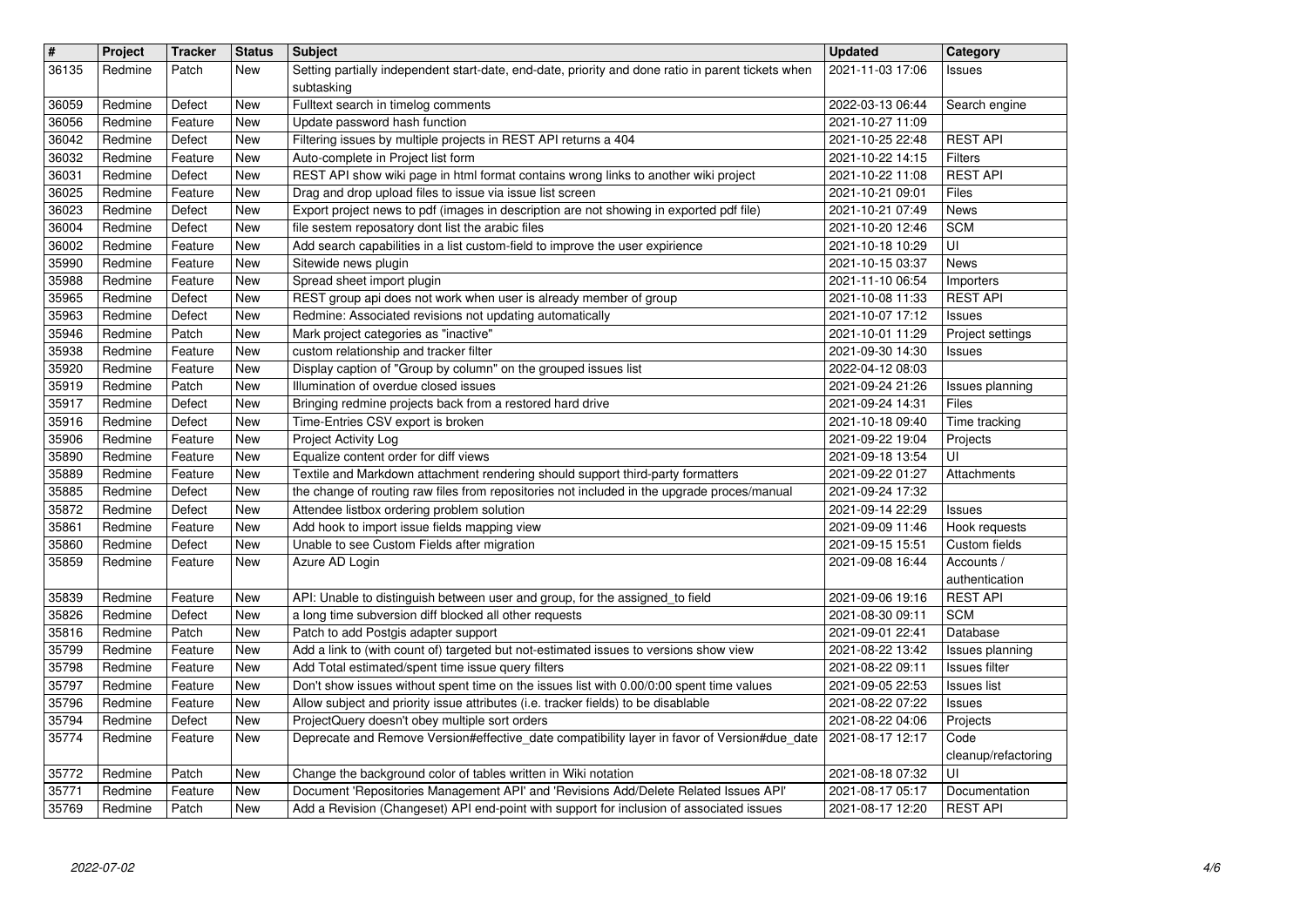| $\vert$ #      | Project            | <b>Tracker</b>     | <b>Status</b>            | <b>Subject</b>                                                                                                                                                                                             | <b>Updated</b>                       | Category                         |
|----------------|--------------------|--------------------|--------------------------|------------------------------------------------------------------------------------------------------------------------------------------------------------------------------------------------------------|--------------------------------------|----------------------------------|
| 35762          | Redmine            | Feature            | New                      | Add an optional, explicit Project#start_date and Project#due_date to projects                                                                                                                              | 2021-08-14 12:01                     | Projects                         |
| 35761          | Redmine            | Feature            | New                      | Display Project#start_date and Project#due_date on project show view                                                                                                                                       | 2021-08-14 12:01                     | Projects                         |
| 35760<br>35750 | Redmine<br>Redmine | Feature<br>Feature | New<br><b>New</b>        | Add a fallback-mechanism to Version#due_date similar to Version#start_date<br>Export "version" information with custom fields                                                                              | 2021-08-14 11:52<br>2021-08-12 18:10 | Roadmap<br>Custom fields         |
| 35749          | Redmine            | Feature            | New                      | Call<br>Redmine::Hook.call_hook(:model_changeset_scan_commit_for_issue_ids_pre_issue_update)                                                                                                               | 2021-08-12 09:42                     |                                  |
| 35747<br>35734 | Redmine<br>Redmine | Feature<br>Defect  | New<br>New               | not only in case of a fixed issue with 'fixes' keyword<br>Allow style attribute for HTML elements in CommonMark formatter<br>Comments are not shown correctly in Outlookmails when using nummeration where | 2021-08-12 09:13<br>2021-08-11 13:25 | Text formatting<br><b>Issues</b> |
| 35732          | Redmine            | Defect             | New                      | PRE-Blocks are included<br>Clean up and reorder Redmine Wiki                                                                                                                                               | 2021-12-16 09:47                     |                                  |
| 35685          | Redmine            | Feature            | New                      | Support for MySQL > 5.7 or MariaDB                                                                                                                                                                         | 2022-06-10 12:46                     | Database                         |
| 35680<br>35679 | Redmine<br>Redmine | Defect<br>Feature  | New<br>New               | Error while using local hashes gitlab-repository<br>Ignore text email parts only stating that the email should be viewed as HTML                                                                           | 2021-08-04 09:40<br>2021-08-03 22:14 | <b>SCM</b><br>Email receiving    |
| 35676          | Redmine            | Feature            | New                      | Optimize performance of syntax highlighting implementation                                                                                                                                                 | 2021-08-03 12:11                     | Performance                      |
| 35674          | Redmine            | Patch              | New                      | Several improvements (with fixes of inconsistencies) for the issues show view                                                                                                                              | 2021-08-22 05:17                     | UI                               |
| 35670          | Redmine            | Defect             | New                      | Graphs in the Issues Report details are too large.                                                                                                                                                         | 2021-08-03 01:04                     | Issues planning                  |
| 35667<br>35666 | Redmine<br>Redmine | Feature<br>Defect  | New<br>New               | Consider generalization of My page block mechanism for use on the Issues Reports view<br>Review incorrect usage of Setting.display_subprojects_issues                                                      | 2021-08-02 18:08<br>2021-08-02 15:42 | Issues planning<br><b>Issues</b> |
| 35664          | Redmine            | Defect             | New                      | Inconsistencies in rendering of subproject data on Issues Reports                                                                                                                                          | 2021-08-02 15:26                     | Issues planning                  |
| 35663          | Redmine            | Feature            | New                      | Access custom fields in project specific activities via Redmine API                                                                                                                                        | 2021-08-02 15:26                     | <b>REST API</b>                  |
| 35657          | Redmine            | Feature            | <b>New</b>               | Spent time ratio column and filter                                                                                                                                                                         | 2021-09-05 22:56                     | <b>Issues</b>                    |
| 35648<br>35647 | Redmine<br>Redmine | Patch<br>Feature   | <b>New</b><br>New        | Changelog generator should allow merging two or more versions<br>Allow the user to properly override Setting.display_subprojects_issues on Issue Reports if a                                              | 2021-08-01 10:15<br>2021-08-03 02:31 | Issues planning                  |
|                |                    |                    |                          | project has subprojects                                                                                                                                                                                    |                                      |                                  |
| 35645          | Redmine            | Feature            | New                      | Request for reconsideration of removal of 'View all issues' link                                                                                                                                           | 2022-01-18 08:50                     | UI                               |
| 35640          | Redmine            | Feature            | New                      | select / deselect watchers with one click when I copy a single issue                                                                                                                                       | 2021-07-30 02:32                     | <b>Issues</b>                    |
| 35626<br>35616 | Redmine<br>Redmine | Feature            | New<br>New               | Prevent close project<br>Remove "Delete" from the context menu for related issues                                                                                                                          | 2021-07-28 16:03<br>2021-07-27 21:00 | Projects<br>UI                   |
| 35613          | Redmine            | Feature<br>Patch   | New                      | German translation update of Wiki syntax help                                                                                                                                                              | 2021-11-15 14:37                     | Translations                     |
| 35582          | Redmine            | Defect             | New                      | Error: Template::Error (Tried to load unspecified class:                                                                                                                                                   | 2022-02-13 10:04                     | Administration                   |
|                |                    |                    |                          | ActiveSupport::HashWithIndifferentAccess)                                                                                                                                                                  |                                      |                                  |
| 35570          | Redmine            | Feature            | New                      | Dynamically adjustable template options                                                                                                                                                                    | 2021-07-16 09:42                     | Themes                           |
| 35566<br>35545 | Redmine<br>Redmine | Feature<br>Defect  | New<br>New               | option to display thumbnails above file list in Documents<br>Fix css class assignment in issue custom field rendering in show view                                                                         | 2021-07-15 02:51<br>2021-07-14 10:31 | Attachments<br><b>Issues</b>     |
| 35536          | Redmine            | Patch              | New                      | Use webpack to improve javascripts and stylesheets management                                                                                                                                              | 2022-01-05 08:00                     |                                  |
| 35531          | Redmine            | Defect             | New                      | redmine unexpected undefined local variable or method `project" for mail handler, did you                                                                                                                  | 2021-09-10 10:04                     | Email receiving                  |
|                |                    |                    |                          | mean project url                                                                                                                                                                                           |                                      |                                  |
| 35471<br>35456 | Redmine<br>Redmine | Feature<br>Feature | <b>New</b><br><b>New</b> | Split field_is_private to two labels for correct Russian translation<br>Group of Users as Assignable Users per tracker                                                                                     | 2021-07-01 14:24<br>2021-06-24 22:17 | Translations<br><b>Issues</b>    |
| 35450          | Redmine            | Patch              | New                      | Fixed an error message when registering an email address for a disallowed email domain                                                                                                                     | 2021-06-24 04:00                     | Code                             |
|                |                    |                    |                          |                                                                                                                                                                                                            |                                      | cleanup/refactoring              |
|                |                    |                    |                          |                                                                                                                                                                                                            |                                      |                                  |
|                |                    |                    |                          |                                                                                                                                                                                                            |                                      |                                  |
|                |                    |                    |                          |                                                                                                                                                                                                            |                                      |                                  |
|                |                    |                    |                          |                                                                                                                                                                                                            |                                      |                                  |
|                |                    |                    |                          |                                                                                                                                                                                                            |                                      |                                  |